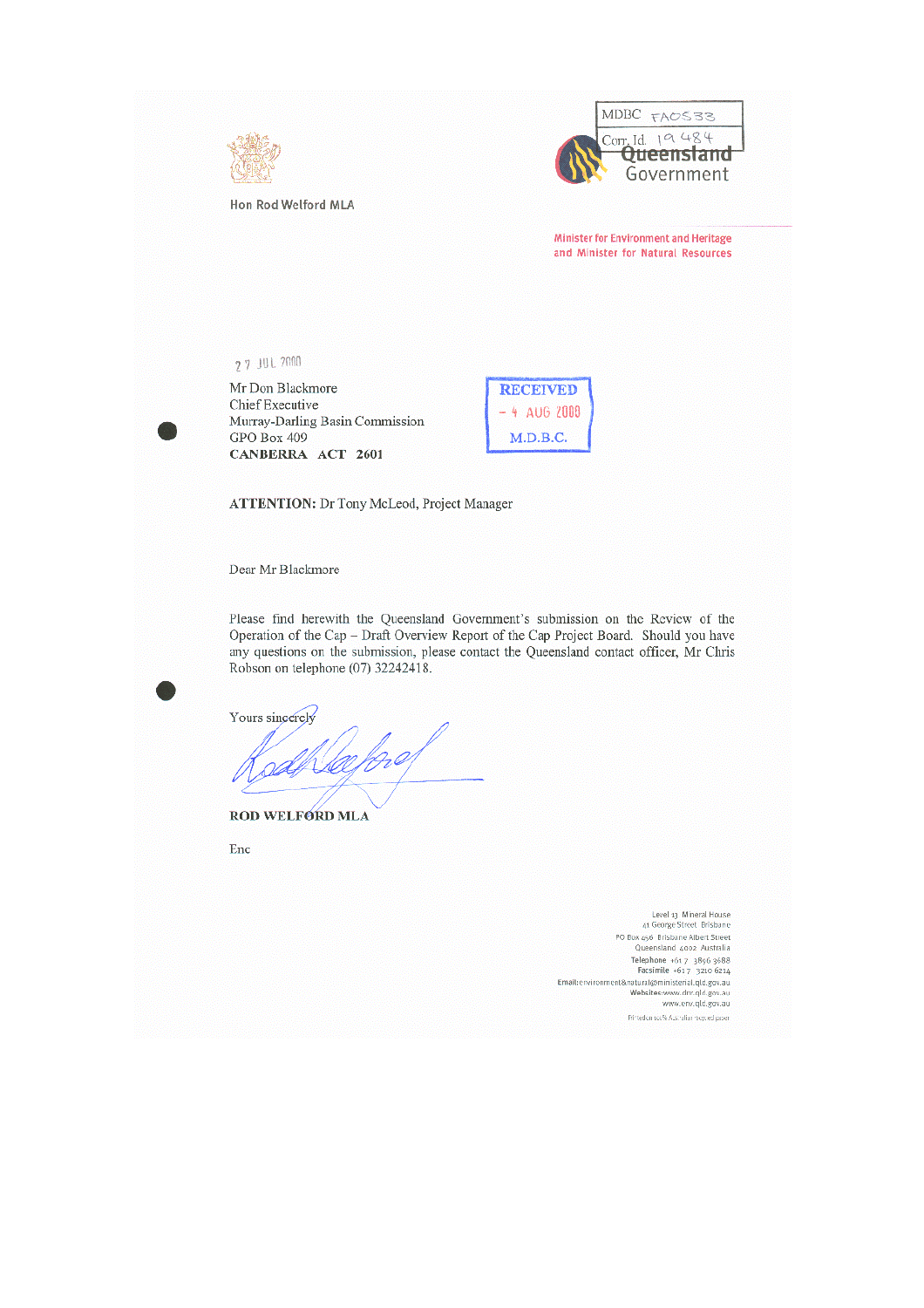## Review of the Operation of the Cap Queensland Comments on Draft Report

## 10 July 2000

Contact: Chris Robson General Manager Water Resource Allocation & Management Department of Natural Resources

The need for basin wide planning to support the management of water became evident in the Queensland section of the Murray-Darling Basin prior to the decision made by the Murray-Darling Basin Ministerial Council on 30 June 1995 to introduce a Cap on water diversions. Administrative holds on dealing with new licence applications were progressively placed in different parts of the basin from October 1991 (Lower Balonne) through to March/April 1995, when holds were extended to all tributary streams of both the Border and Balonne River systems and to the Warrego/Paroo/Nebine catchments.

Queensland had therefore effectively introduced its own cap in advance of the Murray-Darling decision in 1995. The difference between the two regimes was that under a Queensland based 'hold', applications received prior to the hold were still being processed, whilst it was initially recognised under the MDB cap that no further licences would issue.

This initial position was modified in July 1996 when the Ministerial Council agreed to modified interim capping arrangements for Queensland to allow ongoing planning and management until a final Cap position could be determined. These arrangements have been further impacted by management arrangements put in place under the framework of Water Allocation and Management Planning (WAMP) and Water Management Planning (WMP) initiatives being progressed in all catchments within the Queensland section of the Murray-Darling Basin. Expected completion dates are as follows:

- o Condamine Balonne: Water Allocation Management Plan (WAMP) February 2001
- o Moonie: Water Management Plan (WMP) September 2000
- o Paroo/Warrego/Nebine: Water Management Plan (WMP) November 2000
- o Border Rivers: Flow Management Plan (FMP) July 2001

The Condamine-Balonne Case Study in the Review makes reference to downstream implications for the Barwon-Darling River system. Data to enable the modelling of the implications of the draft WAMP scenarios were provided in June 2000 to MDBC and DLWC, so there is no information yet available to support a statement regarding the downstream implications. A statement along the lines of an assessment of the downstream implication of the draft Condamine-Balonne WAMP is now underway would be more appropriate.

As the Cap has not yet been implemented in Queensland valleys, the Review of Cap Implementation has been held too early to assess impacts on the Queensland valleys. Furthermore, until its water resource plans and Cap position have been finalised, Queensland would not be in a position to agree to changes to Schedule F with respect to end-of-valley flows.

The Review has acknowledged that there has been very little science behind capping water resource utilisation within the Murray-Darling Basin at the 1993/94 level. It should be acknowledged that Queensland is the only state/territory that appears to have any scientific approach (through WAMPs) to address this issue.

The draft legislation *Water Bill 2000* was introduced into the Queensland Parliament in June 2000. Should the Bill be passed by Parliament it will be known as the *Water Act 2000*. Water resource plans will be required to be reviewed within the next 10 years, and consequently the Cap may be reset based on improved information. This is in line with the Project Board's recommendation that as better information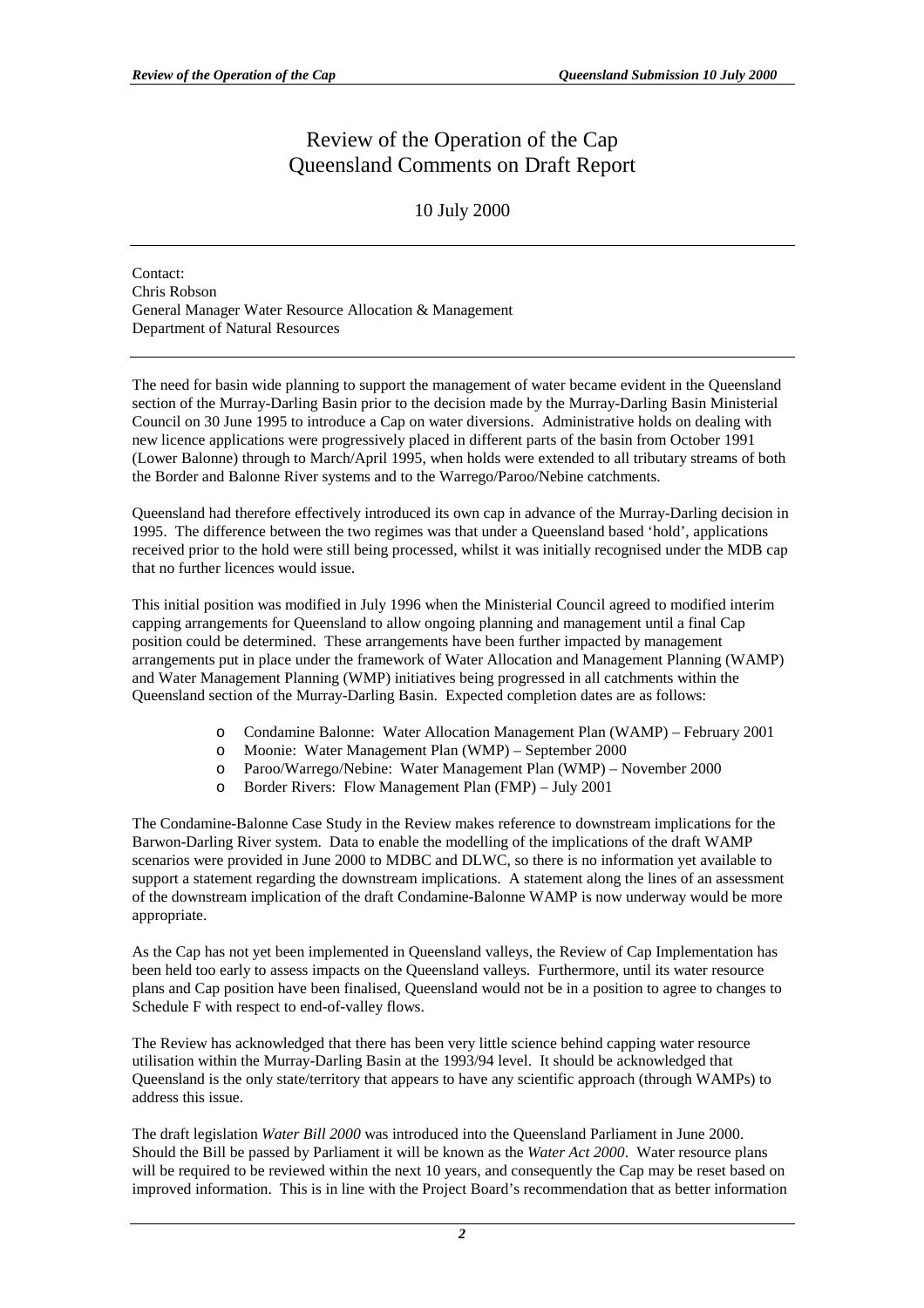informs our management of the Basin's resources, the level at which the Cap is set should continue to be refined to reflect our increased understanding. This may lead to the Cap being raised or lowered.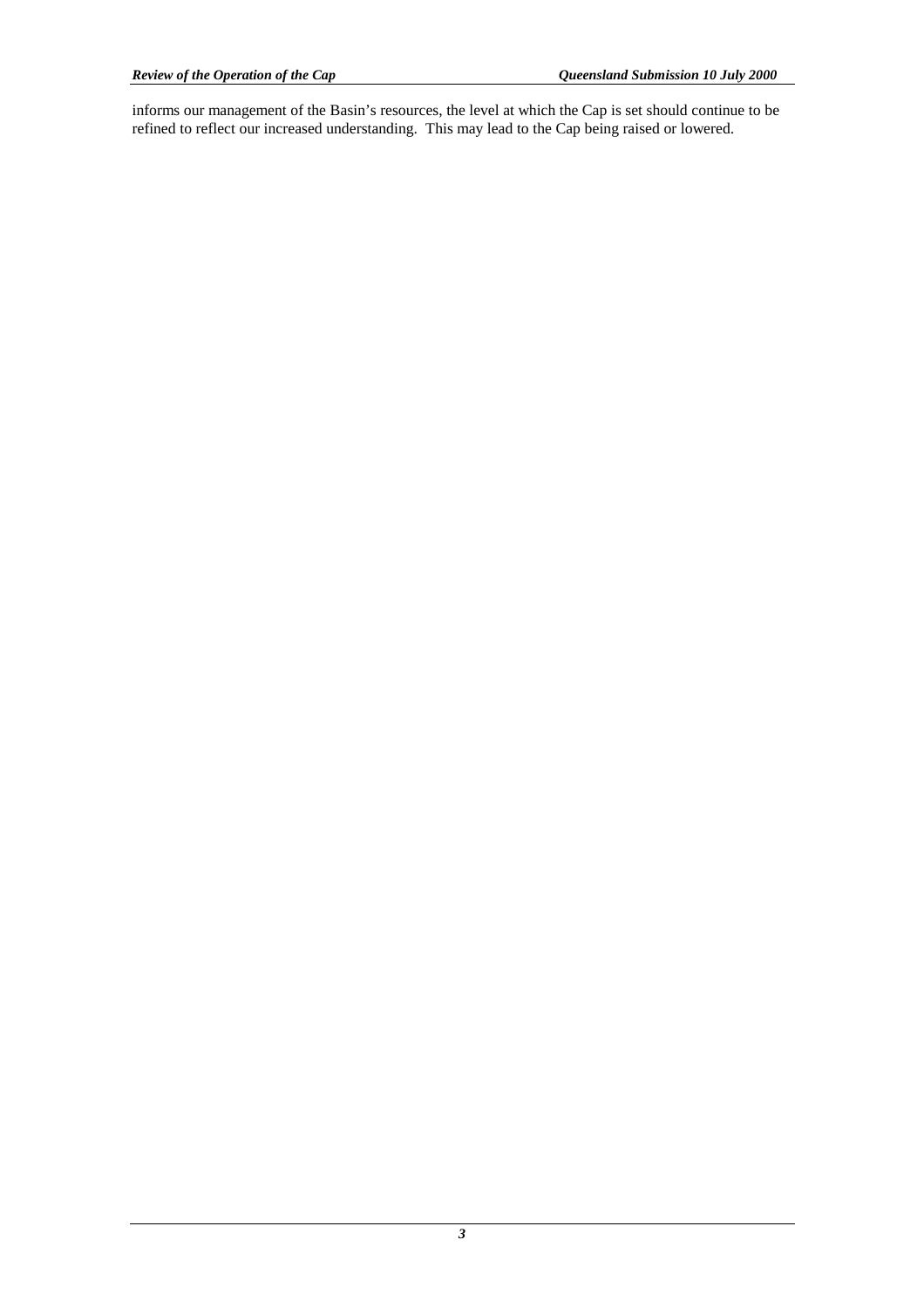|                  | Cap Project Board Position                                  | Comment                                                                                          |
|------------------|-------------------------------------------------------------|--------------------------------------------------------------------------------------------------|
| Е                | 1) The Project Board has                                    | <b>AGREED</b>                                                                                    |
| $\mathbf c$      | concluded that the Cap has been                             |                                                                                                  |
| $\bf{0}$         | an essential first step in                                  | The review accepts, and then focuses on, the point that the                                      |
| 1                | providing for the environmental                             | reduction in river flows due to extractions is the dominant                                      |
| $\bf{0}$         | sustainability of the river system                          | cause of the deterioration in river health. While this may be a                                  |
| g                | of the Basin. Without the Cap,                              | general comment for the Murray-Darling Basin, it may not                                         |
| i                | there would have been a                                     | apply to sub-systems within the basin where the impacts of                                       |
| $\mathbf c$<br>a | significantly increased risk that                           | land management are a significant, if not the dominant, factor<br>in river health deterioration. |
| 1                | the environmental degradation<br>of the river system of the |                                                                                                  |
| S                | Murray-Darling Basin would                                  | The report implies that the environmental benefits may be in                                     |
| u                | have been worse.                                            | the context of not worsening an already degraded situation.                                      |
| S                |                                                             | This is yet to be proven.                                                                        |
| t                |                                                             |                                                                                                  |
| a                |                                                             | The<br>regarding<br>negative<br>comments<br>water<br>resource                                    |
| i                |                                                             | development in the Condamine-Balonne catchment past the                                          |
| n                |                                                             | 1993/94 level need to be modified to recognise the equity                                        |
| a                |                                                             | position applied by Queensland when committing to the Cap.                                       |
| b                |                                                             |                                                                                                  |
| i                |                                                             |                                                                                                  |
| 1                |                                                             |                                                                                                  |
| i<br>t           |                                                             |                                                                                                  |
| y                |                                                             |                                                                                                  |
|                  |                                                             |                                                                                                  |
| $\bf o$          |                                                             |                                                                                                  |
| $\mathbf f$      |                                                             |                                                                                                  |
|                  |                                                             |                                                                                                  |
| $\bf R$          |                                                             |                                                                                                  |
| $\mathbf{i}$     |                                                             |                                                                                                  |
| $\mathbf{v}$     |                                                             |                                                                                                  |
| e                |                                                             |                                                                                                  |
| r                |                                                             |                                                                                                  |
| S                |                                                             |                                                                                                  |
|                  |                                                             |                                                                                                  |
|                  |                                                             |                                                                                                  |
|                  |                                                             |                                                                                                  |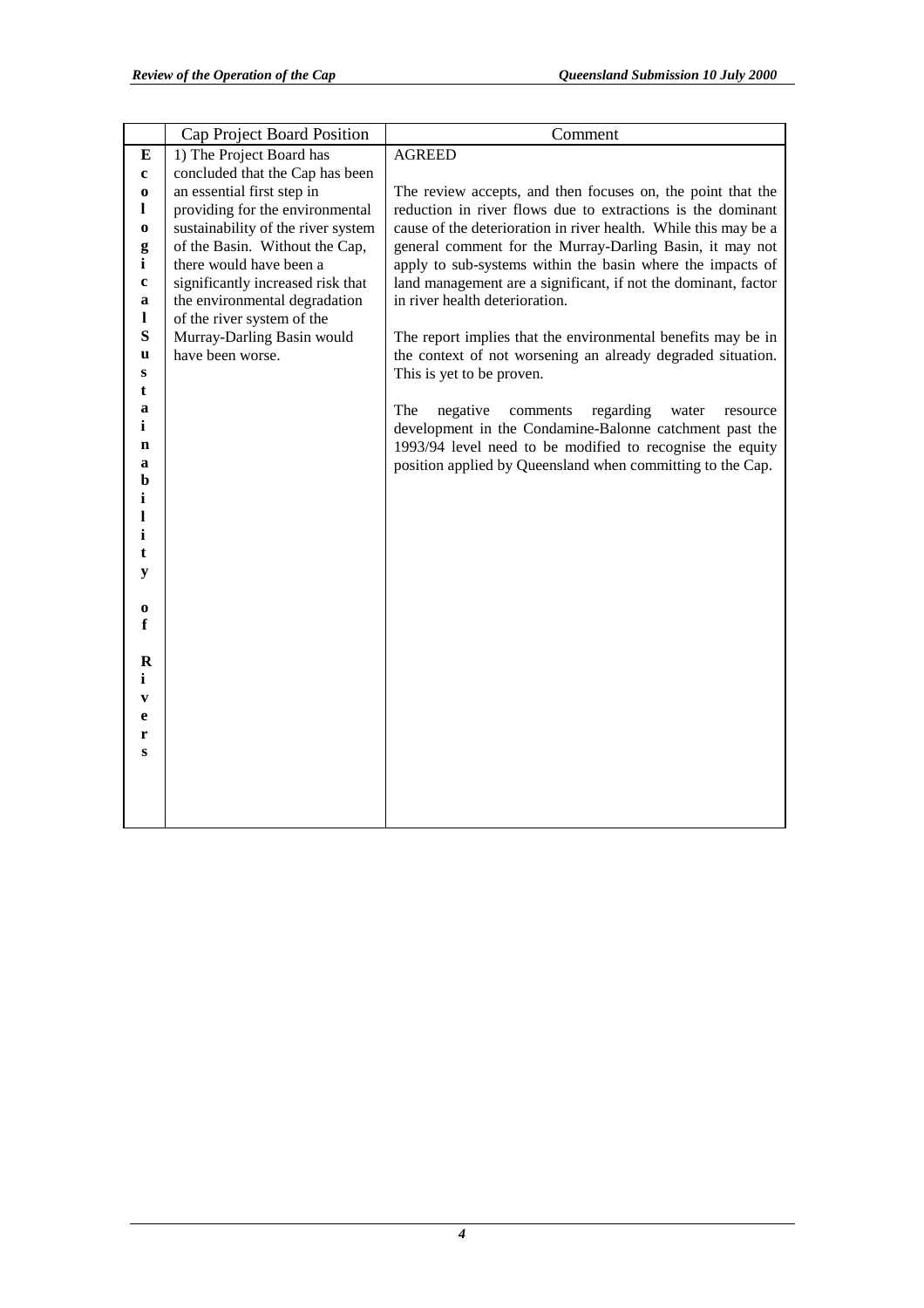| 2) However, the Project Board      | <b>AGREED</b>                                                  |
|------------------------------------|----------------------------------------------------------------|
| has concluded that there is no     |                                                                |
| certainty that the Cap on          | To be objective there should also be recognition that, in      |
| diversions at its current level    | theory, the CAP could in some areas be raised (not just        |
| represents a sustainable level of  | lowered as stated) if it can be demonstrated that additional   |
| diversions - the level at which it | extraction is sustainable. This should be viewed in a whole-   |
| is set being that which existed at | of-basin context.                                              |
| the time when it was decided to    |                                                                |
| introduce a Cap. Further, the      | There has been very little science behind capping water        |
| Project Board recommends that      | resource utilisation within the Murray-Darling Basin at the    |
| as better information informs      | 1993/94 level. It should be acknowledged that Queensland is    |
| our management of the Basin's      | the only state/territory that appears to have any scientific   |
| resources, the level at which the  | approach (through WAMPs) to address this issue, in order to    |
| Cap is set should continue to be   | provide the duel objectives of ecologically sustainable rivers |
| refined to reflect our increased   | and certainty of water entitlements.                           |
| understanding. It is likely that   |                                                                |
| such refinements may lead to the   |                                                                |
| lowering of the level of the Cap   |                                                                |
| in some valleys. Indeed, some      |                                                                |
| jurisdictions<br>have<br>already   |                                                                |
| increased the environment's        |                                                                |
| share, via access restrictions in  |                                                                |
| addition to that required by the   |                                                                |
| Cap, as part of their longer-term  |                                                                |
| direction of improved water        |                                                                |
| management.                        |                                                                |
|                                    |                                                                |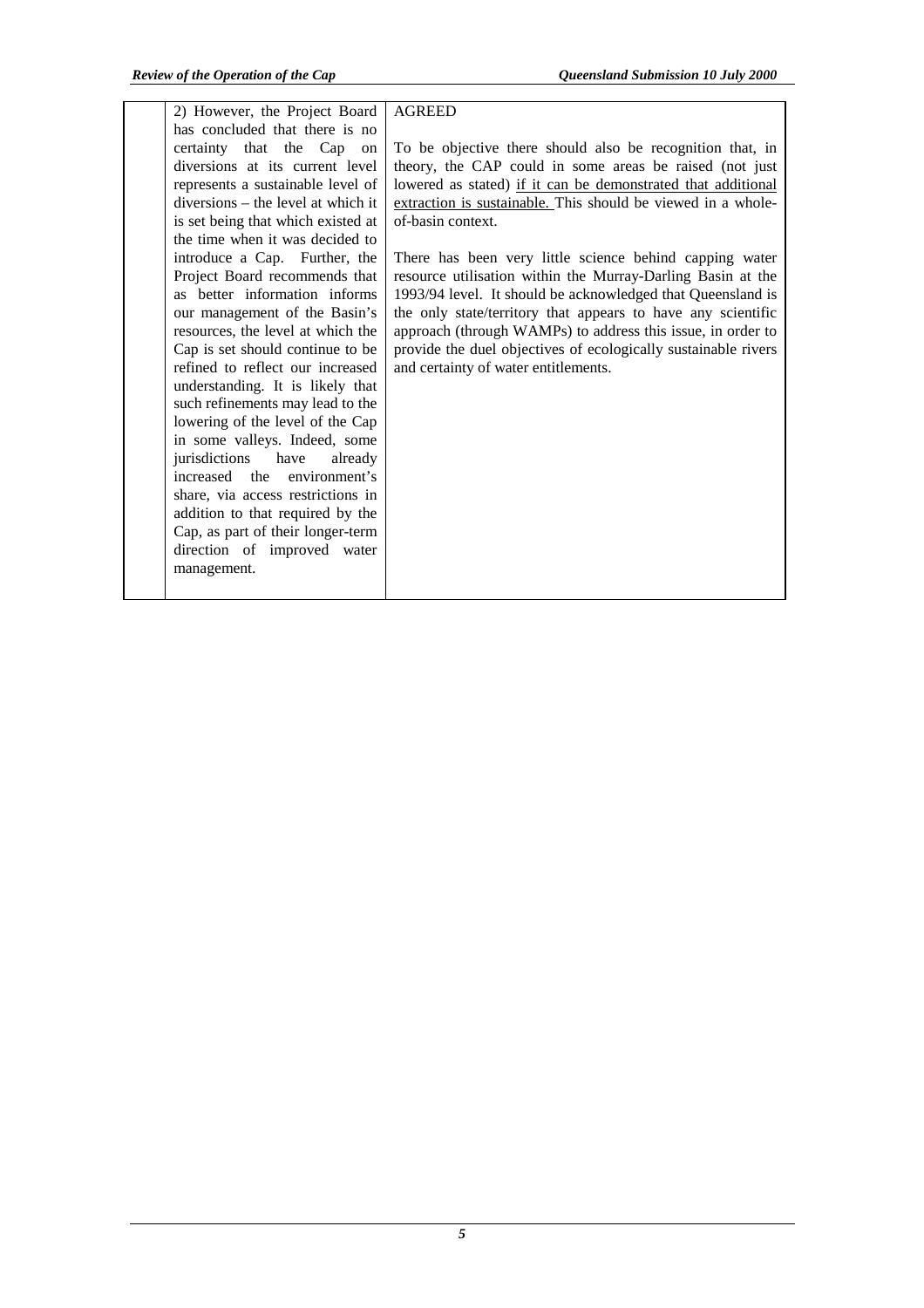| 3) Other comments | a) Case Study 2 on the Condamine-Balonne (p 98-104)<br>Comments within the review are obviously based on<br>information available at the time of writing. In some cases,<br>e.g. the Condamine-Balonne, this information is now quite<br>out-dated. Given details in the now-released draft<br>Condamine-Balonne WAMP, comments in regard to the<br>WAMP for this catchment lacking reference to important out-<br>of-channel flows (e.g. p. 103, para. 1) are misleading.                                                                                                  |
|-------------------|-----------------------------------------------------------------------------------------------------------------------------------------------------------------------------------------------------------------------------------------------------------------------------------------------------------------------------------------------------------------------------------------------------------------------------------------------------------------------------------------------------------------------------------------------------------------------------|
|                   | There are relatively few sections in which technical methods<br>are questionable, but p.103, para. 2 refers to the use of NDVI<br>for 1985-1999 as indicating environmental stress within the<br>Lower Balonne area (Sims et al. 1999), and given the<br>naturally dry period during the early to mid 1990s it would be<br>extremely useful to know if the natural variation inrainfall<br>was accounted for.                                                                                                                                                               |
|                   | It is noted that several of the 'findings' are based simply on<br>the observations, as distinct from the measurements, of the<br>researchers. On this basis, the cause of various signs of<br>environmental degradation eg, riverbank erosion, decline in<br>floodplain vegetation vigour, has been attributed in the report<br>directly to the upsurge in water diversions over recent years.<br>While it is possible these conclusions are correct, it would<br>have been preferable that other possible causes eg drought,<br>land management practices, were discussed. |
|                   | Condamine-Balonne WAMP has focused on the riverine<br>environmental flow requirements. This includes flow<br>requirements of out-of-stream habitats such as floodplains,<br>wetlands and flood runners. WAMPs have no influence on<br>land management aspects such as loss of floodplain habitat<br>from leveeing of cropped areas and ring tank construction.                                                                                                                                                                                                              |
|                   | The continuing ecological degradation due to lag effects has<br>been recognised in the Condamine-Balonne Environmental<br>Flows Technical Report (EFTR). The EFTR highlights the<br>environmental implications of the changed flow regime from<br>the 1997 level of development which are generally poor for<br>the lower Balonne distributaries, however the term 'dramatic'<br>in the Review is not technically appropriate.                                                                                                                                              |
|                   | There is a somewhat negative attitude to the Condamine-<br>Balonne WAMP within the review document which reflects<br>poorly upon the State of Queensland and is not evident for<br>other valleys for which far less effort has been allocated (in<br>writing the document).                                                                                                                                                                                                                                                                                                 |
|                   | Many of the negative comments towards the Condamine-<br>Balonne WAMP are only justifiable if the issue of equity in<br>water resource development across States are ignored, e.g.<br>water resource development has continued in this area past<br>1993-94 levels but it has only really now (1999/2000)<br>reached the levels common in other portions of the Basin<br>(which admittedly were acknowledged in 1993-94 as being to<br>high).                                                                                                                                |
|                   |                                                                                                                                                                                                                                                                                                                                                                                                                                                                                                                                                                             |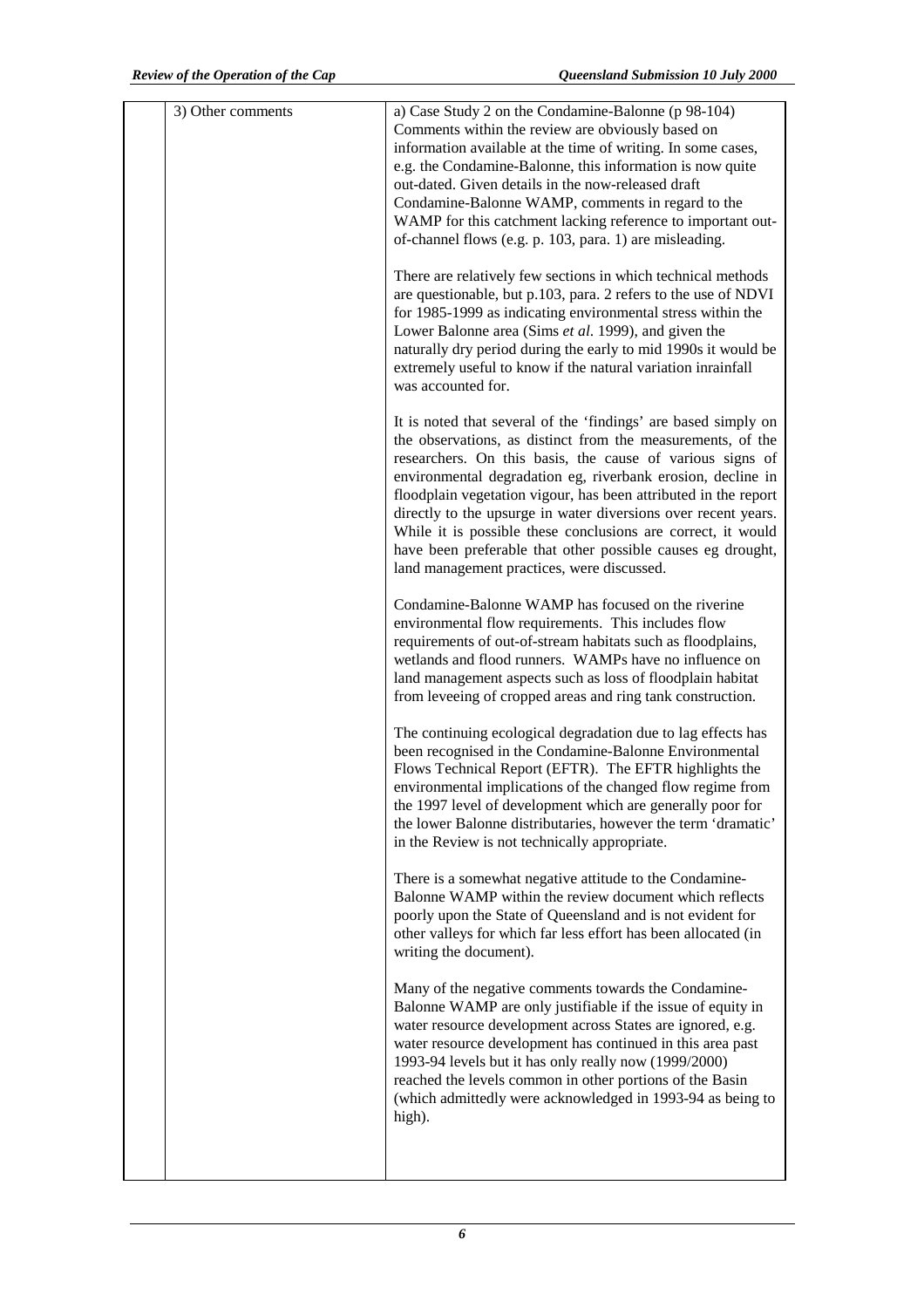| Cap Project Board Position |                                                                                                                                                                                                                                                                                                                                                                                                                                                                                                                                                                                                                                                                                                                                                                                                                                                                                                                                                                            |
|----------------------------|----------------------------------------------------------------------------------------------------------------------------------------------------------------------------------------------------------------------------------------------------------------------------------------------------------------------------------------------------------------------------------------------------------------------------------------------------------------------------------------------------------------------------------------------------------------------------------------------------------------------------------------------------------------------------------------------------------------------------------------------------------------------------------------------------------------------------------------------------------------------------------------------------------------------------------------------------------------------------|
|                            | <b>Comment</b>                                                                                                                                                                                                                                                                                                                                                                                                                                                                                                                                                                                                                                                                                                                                                                                                                                                                                                                                                             |
|                            | b) Border Rivers FMP:                                                                                                                                                                                                                                                                                                                                                                                                                                                                                                                                                                                                                                                                                                                                                                                                                                                                                                                                                      |
|                            | The report mistakenly says that the Current Ecological<br>Report does not point out the temporal scale problem<br>between very recent hydrological changes. In fact the lag<br>effects are pointed out in the report's conclusion and states<br>that this assessment should not be used to draw conclusions<br>about the long-tem altered flow regime.<br>c) Salinity                                                                                                                                                                                                                                                                                                                                                                                                                                                                                                                                                                                                      |
|                            | Table 7.5 (p75) indicates Queensland rivers are expected to<br>have rises in salinity by a factor of 3 to 6 over the next 20<br>years (as noted in the 1999 Salinity Audit). Queensland's<br>river salinity figures were preliminary. Further work in<br>1999/2000 to update these figures will be presented to the<br>MDBC meeting No. 55 and following review in the same<br>manner as the 1999 audit figures will be publicly released in<br>the next few months. Initial information indicates the<br>updated estimates of long-term stream salinity will be<br>significantly less than the 1999 Audit figures for Queensland<br>streams. Also, it would appear most of the salinity issues in<br>the Queensland part of the Basin for the next 50 years will<br>not be in regard to streamflow impacts and management but<br>due to land management (both dryland and irrigated ) in<br>Queensland.<br>Queensland will be looking to improve the reliability of these |
|                            | figures over the next three years. This would involve field<br>investigation and the implementation of a shallow<br>groundwater monitoring network as well as more detailed<br>modelling at a sub-catchment level. This level of information<br>will enable Queensland to predict salinity sources and flows<br>at the sub-catchment and regional scale.                                                                                                                                                                                                                                                                                                                                                                                                                                                                                                                                                                                                                   |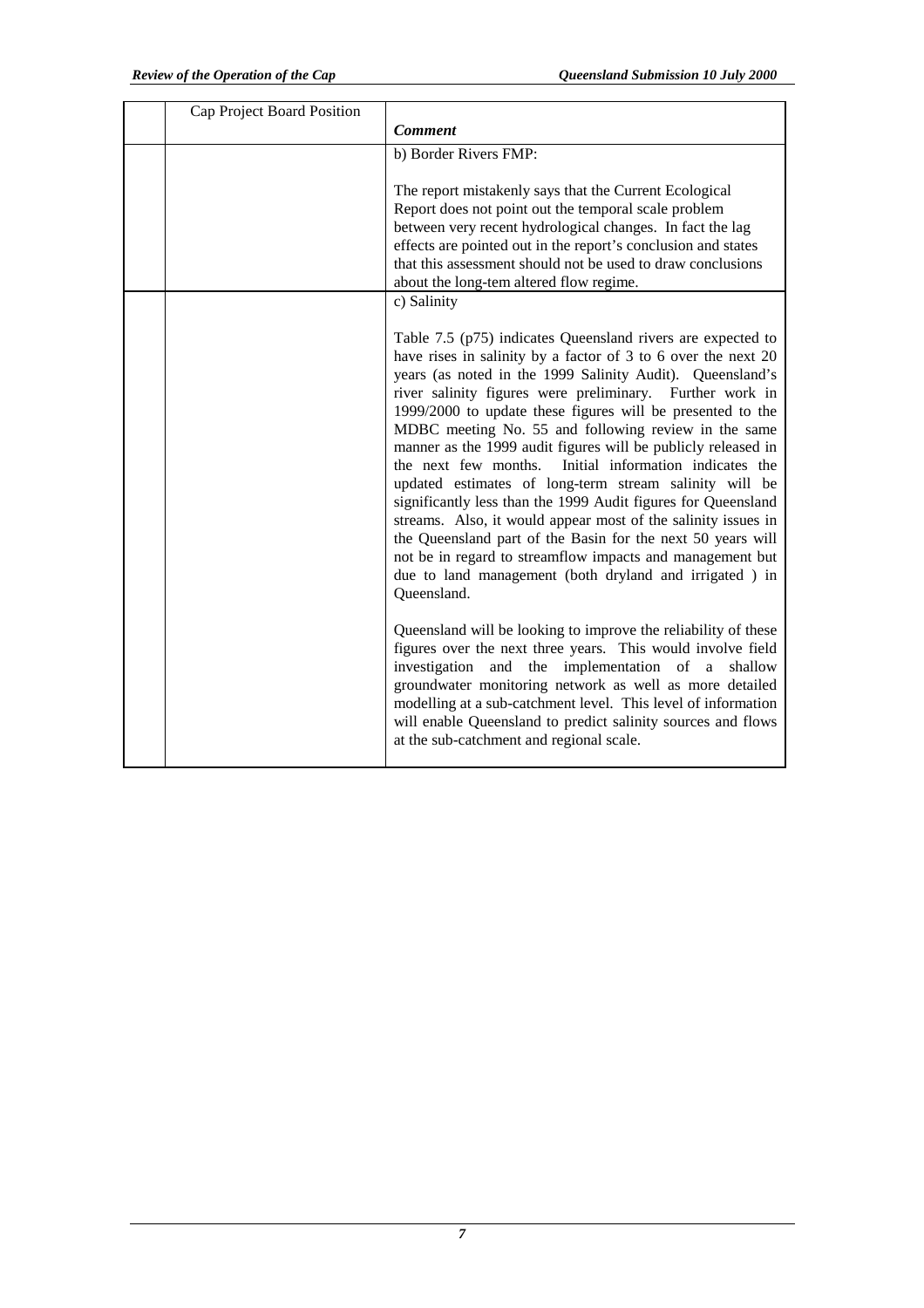|                                                                                                                                                         | Cap Project Board Position                                                                                                                                                                                                                                                                                                                                          |                                                                                                                                                                                                                                                                                                                                                                                                                                                                                                                                                                                                                                                                                                                                                                                                                                                                                                                                                                                                                                                                                                                                                                                                                                                                                                              |
|---------------------------------------------------------------------------------------------------------------------------------------------------------|---------------------------------------------------------------------------------------------------------------------------------------------------------------------------------------------------------------------------------------------------------------------------------------------------------------------------------------------------------------------|--------------------------------------------------------------------------------------------------------------------------------------------------------------------------------------------------------------------------------------------------------------------------------------------------------------------------------------------------------------------------------------------------------------------------------------------------------------------------------------------------------------------------------------------------------------------------------------------------------------------------------------------------------------------------------------------------------------------------------------------------------------------------------------------------------------------------------------------------------------------------------------------------------------------------------------------------------------------------------------------------------------------------------------------------------------------------------------------------------------------------------------------------------------------------------------------------------------------------------------------------------------------------------------------------------------|
|                                                                                                                                                         |                                                                                                                                                                                                                                                                                                                                                                     | <b>Comment</b>                                                                                                                                                                                                                                                                                                                                                                                                                                                                                                                                                                                                                                                                                                                                                                                                                                                                                                                                                                                                                                                                                                                                                                                                                                                                                               |
| E<br>$\mathbf c$<br>$\bf{0}$<br>n<br>$\bf{0}$<br>m<br>i<br>c<br>a<br>n<br>d<br>S<br>0<br>c<br>i<br>a<br>1<br>I<br>$\mathbf{m}$<br>p<br>a<br>c<br>t<br>S | 4) The Project Board considers<br>that there is compelling<br>evidence that the Cap has<br>already delivered significant<br>economic and social benefits to<br>the Basin community and that<br>the net benefit will increase over<br>time.                                                                                                                          | Definitive answers with regards to the costs and benefits of<br>the Cap were not provided due to the fact that the Cap has not<br>had a physical impact on constraining diversions. The Cap<br>has yet to be implemented in the northern systems (i.e. QLD)<br>and the southern systems have been confined by resource<br>scarcity.<br>The report noted that the announcement of the Cap had a<br>temporary impact on the growth of water trading, particularly<br>in NSW and Victoria. Due to the analysis of the Cap impact<br>being based on an active water market, there may be<br>difficultly in applying the impact findings in the Queensland<br>context, where a water market has yet to be established.<br>The report found that "on balance a prima facie case existed<br>for concluding that the Cap has produced public and private<br>benefits to the Basin community and Australia more<br>generally" and "In the present circumstances, the immediate<br>benefit cost ratio i.e. for the first five years [of the Cap] is<br>undoubtedly highly positive". It follows that these findings<br>would apply in general in Queensland upon implementation<br>of the Cap. However the report notes that the costs and<br>benefits of the Cap would differ in each valley or irrigation<br>scheme. |
|                                                                                                                                                         | 5) The results of research<br>conducted for the Review make<br>it clear that, in the absence of<br>the Cap, the erosion of security<br>of supply for irrigators and other<br>users would have been<br>significant. These analyses were<br>performed on several systems<br>across the Basin reflecting<br>diverse agricultural practices<br>and climatic conditions. | The Full Development scenario, outlined in the 1995 Audit<br>of Water Use, clearly defined the No Cap scenario ensuring<br>an accurate identification of the costs and benefits of the Cap.<br>As the report was intended to be a desk review, it was heavily<br>reliant on information that was contained in submissions.<br>The robustness of information included in the report depends<br>very heavily on the rigour of the studies that produced the<br>findings and the accuracy of any information provided by<br>stakeholder groups. As many submissions compared the Cap<br>situation with the pre-cap situation (rather than the No Cap<br>situation) when outlining the impacts of the Cap, several had<br>to be disregarded. Also, of the 25 direct submissions to the<br>Review on economic and social impacts, 24 were from NSW<br>organizations, suggesting that the conclusions of the report<br>could be more representative of the NSW situation rather<br>than the whole of the basin.                                                                                                                                                                                                                                                                                                    |
|                                                                                                                                                         | 6) Through guaranteeing<br>security of water supply at the<br>valley level, the Project Board<br>views the Cap as having<br>provided a more certain climate<br>for long-term investment and<br>development, particularly in<br>high value agriculture and value<br>adding processing, as well as<br>providing benefits to the<br>environment.                       | The report implies that the environmental benefits may be in<br>the context of not worsening an already degraded situation.<br>This is yet to be proven.<br>The Environmental Flow Objectives and the Water<br>Entitlement Security Objectives work together in a WAMP to<br>ensure security for water users and provisions for the<br>environment.                                                                                                                                                                                                                                                                                                                                                                                                                                                                                                                                                                                                                                                                                                                                                                                                                                                                                                                                                          |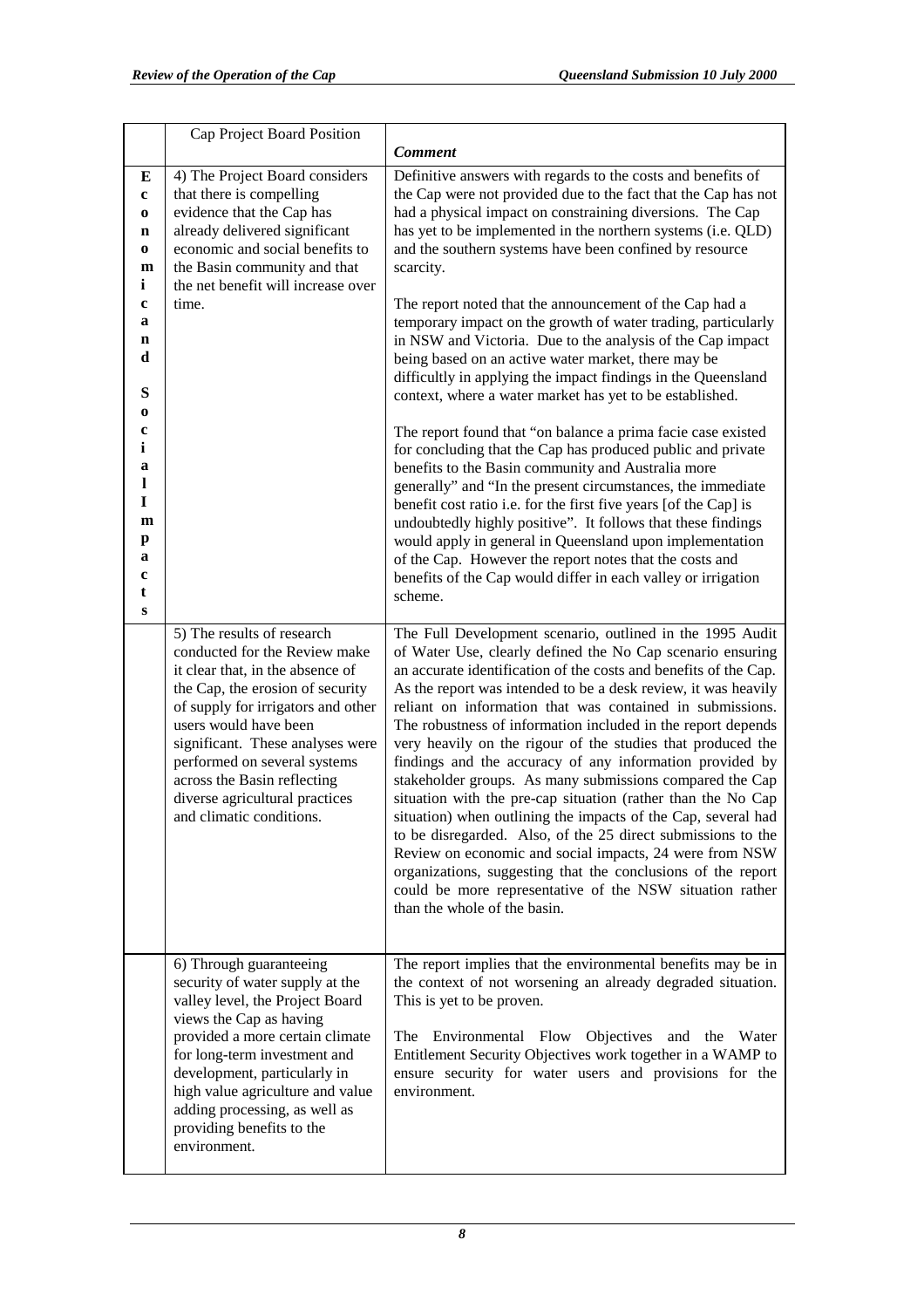| 7) The Project Board considers<br>that the Cap has provided a<br>mechanism for restraining, in an<br>orderly fashion, growth in<br>diversions while enabling<br>economic development to<br>proceed.                                                                                                                                                                                                                                        | The Cap has not yet been fully implemented in Queensland,<br>however with the Water Allocation and Management<br>Planning process in Queensland, with its dual objectives of<br>protection of the environment and providing entitlement<br>security, it is agreed that this would be a useful mechanism. |
|--------------------------------------------------------------------------------------------------------------------------------------------------------------------------------------------------------------------------------------------------------------------------------------------------------------------------------------------------------------------------------------------------------------------------------------------|----------------------------------------------------------------------------------------------------------------------------------------------------------------------------------------------------------------------------------------------------------------------------------------------------------|
| 8) The Project Board recognises<br>that this strong positive<br>conclusion will not be the<br>perception of every stakeholder<br>in the Basin. However, the<br>Project Board concludes that the<br>overall benefit of the Cap,<br>especially from ensuring<br>security of supply at a valley<br>level and providing an<br>environment within which water<br>trading and related reforms<br>could be developed, has been a<br>positive one. | Environmental Flow Objectives and the Water<br>The<br>Entitlement Security Objectives work together in a WAMP to<br>ensure security for water users and provisions for the<br>environment.                                                                                                               |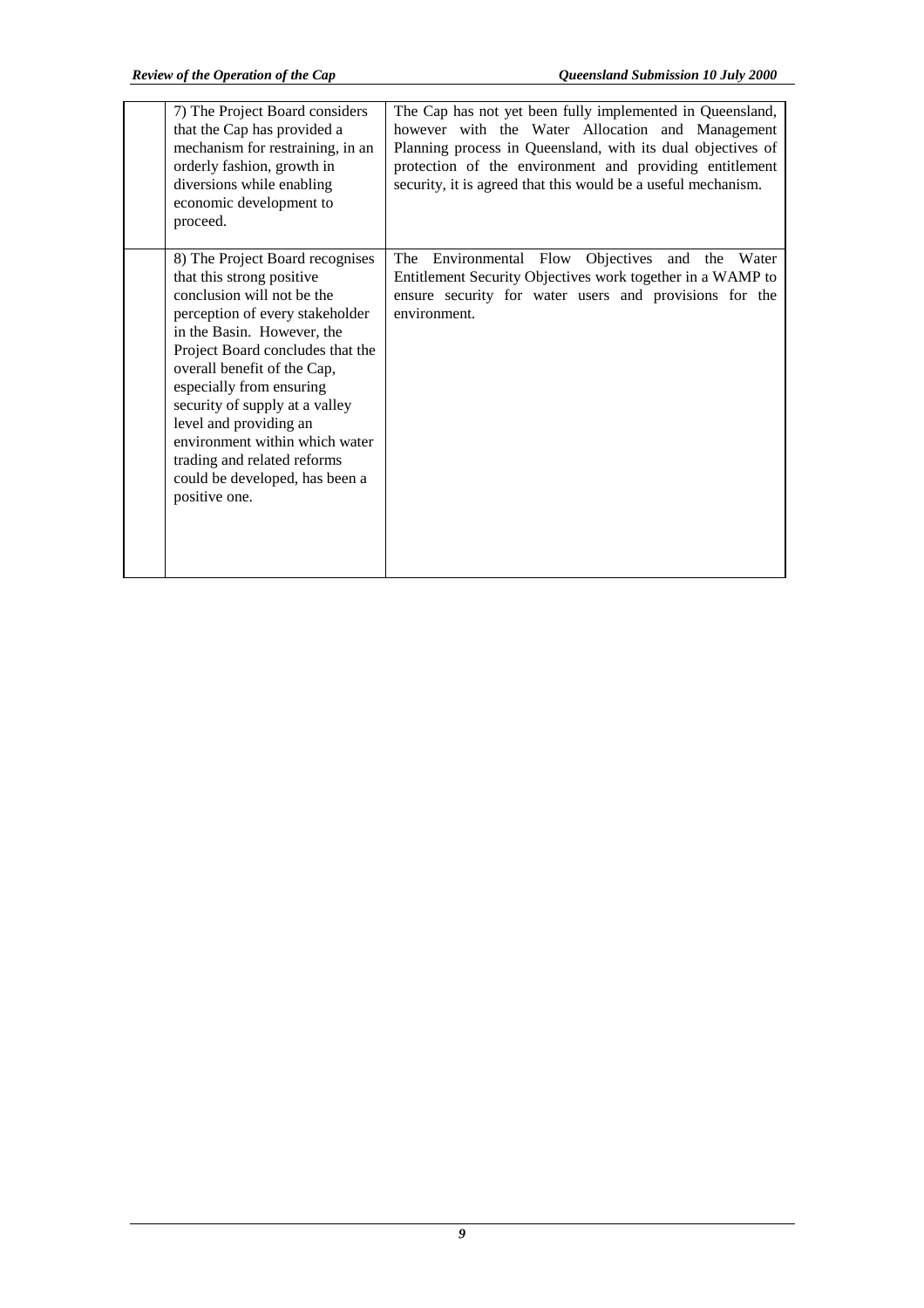| E<br>$\mathbf q$<br>u<br>I<br>T<br>${\bf y}$ | 9) The Project Board identified<br>several equity issues (notably<br>Cap arrangements for<br>Queensland and the ACT) of<br>longstanding duration that<br>require urgent resolution. In<br>addition there are several more<br>recently identified equity issues<br>(floodplain and overland flows<br>and diversions, farm dams and<br>tree plantations) also requiring<br>attention. The effective<br>management of these issues will<br>necessitate a total catchment<br>management approach to water<br>management that embraces both<br>surface and groundwater<br>resources. | The Draft Report correctly acknowledges that CAP<br>arrangements for Queensland valleys have yet to be finalised<br>owing to the ongoing progress of its water management<br>planning initiatives.<br>The report suggests completion dates that need revision in<br>light of current knowledge. Refer 4.2 page 11, Expected<br>completion dates are as follows:<br>o Condamine Balonne: Water Allocation Management<br>Plan (WAMP) - January 2001<br>Moonie: Water Management Plan (WMP) – September<br>$\circ$<br>2000<br>Paroo/Warrego/Nebine: Water Management Plan<br>$\circ$<br>(WMP) - November 2000<br>Border Rivers: Flow Management Plan (FMP) – July<br>$\circ$<br>2001<br>While it is acknowledged that final positions are not<br>available at this point in time substantial progress has been<br>made on all water management planning fronts with<br>A draft plan out for the Condamine Balonne (released 14<br>June 2000)<br>A draft plan consultation period just closed for the<br>Moonie (30 June 2000)<br>Draft plans out for the Warrego, Paroo and Nebine (June<br>2000)<br>An information paper being circulated on the Border.<br>This document serves as a precursor to a Draft Plan<br>planned for release in October 2000.<br>It is only in the Condamine-Balonne and to a lesser extent in<br>the Border Rivers that there are significant groundwater<br>resources. Provisions exist within the WAMP framework<br>for groundwater to be included in the overall water resource<br>planning equation. It is noted that many groundwater<br>systems in Queensland Murray-Darling valleys are closed to<br>new allocations and in the most developed area (Condamine<br>Groundwater Management Area in the Upper Condamine)<br>announced allocation practices are in place to tailor<br>extractions to sustainable yield estimates. |
|----------------------------------------------|---------------------------------------------------------------------------------------------------------------------------------------------------------------------------------------------------------------------------------------------------------------------------------------------------------------------------------------------------------------------------------------------------------------------------------------------------------------------------------------------------------------------------------------------------------------------------------|---------------------------------------------------------------------------------------------------------------------------------------------------------------------------------------------------------------------------------------------------------------------------------------------------------------------------------------------------------------------------------------------------------------------------------------------------------------------------------------------------------------------------------------------------------------------------------------------------------------------------------------------------------------------------------------------------------------------------------------------------------------------------------------------------------------------------------------------------------------------------------------------------------------------------------------------------------------------------------------------------------------------------------------------------------------------------------------------------------------------------------------------------------------------------------------------------------------------------------------------------------------------------------------------------------------------------------------------------------------------------------------------------------------------------------------------------------------------------------------------------------------------------------------------------------------------------------------------------------------------------------------------------------------------------------------------------------------------------------------------------------------------------------------------------------------------------------------------------------------|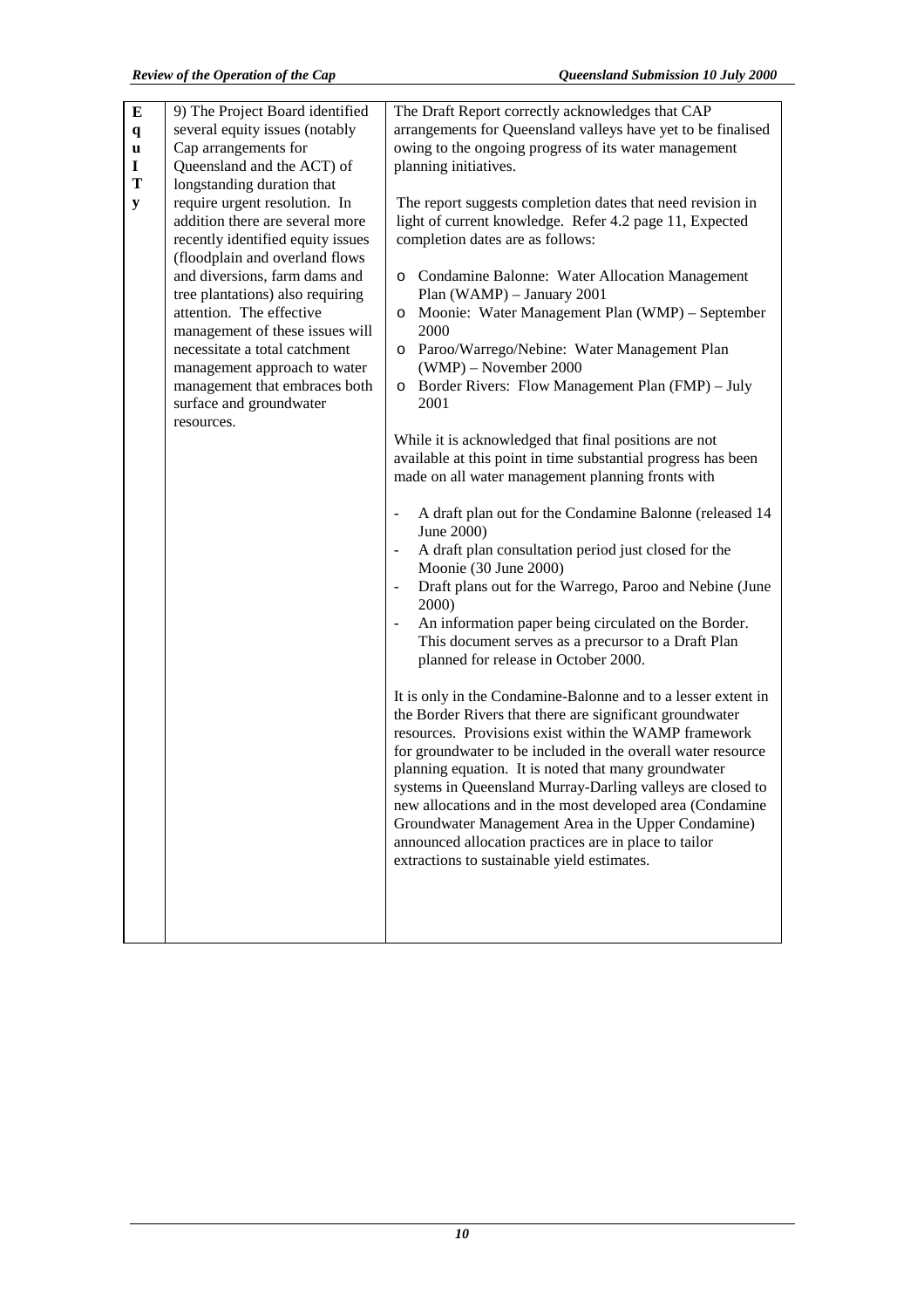| 10) The Project Board focused     | Emerging positions have been identified in each planning      |
|-----------------------------------|---------------------------------------------------------------|
| on equity issues arising from the | initiative, which start to outline the shape and flavour of   |
| implementation of the Cap         | Queensland's Cap position.                                    |
| between jurisdictions and         |                                                               |
| between river valleys within      | These draft plan directions indicate a commitment to arrive   |
| States. In several cases, the     | at final cap arrangements for Queensland valleys and so       |
| submissions received by the       | clarify the State's expected equity position across the       |
| Review of the Operation of the    | broader Murray Darling Basin. This outcome is consistent      |
| Cap raised equity issues that are | with the equity position for Queensland where its Cap allow   |
| about the details of              | for additional development since 1993/94.                     |
| implementation within valleys     |                                                               |
| which are outside the             | The Draft Report conclusions and recommendations with         |
| jurisdiction of the Murray-       | regard to Queensland are sound.                               |
| Darling Basin Commission and      |                                                               |
| Ministerial Council processes.    | With respect to Recommendation (ix) page 16 of Equity         |
| The vast majority of such issues  | Paper the advice to Council in July will be of an indicative  |
| related to the recognition of     | nature at this point in time as most valleys will have draft  |
| licensed entitlement versus       | plans before their respective communities at this time and it |
| history of use, specifically in   | would be inappropriate to make any final determinations.      |
| New South Wales (the              |                                                               |
| "sleeper/dozer" issue). Such      | Regarding Recommendation (xi) it is advised that the new      |
| issues need to be dealt with by   | water legislation is now in Parliament for reading and        |
| the particular jurisdiction       | debate. Subject to this process, the Water Act 2000 may be    |
| concerned. In order that all      | passed in August 2000.                                        |
| submissions receive appropriate   |                                                               |
| attention, these submissions and  |                                                               |
| that of the CAC have been         |                                                               |
| referred to the appropriate       |                                                               |
| Government for consideration      |                                                               |
| and reply.                        |                                                               |
|                                   |                                                               |
|                                   |                                                               |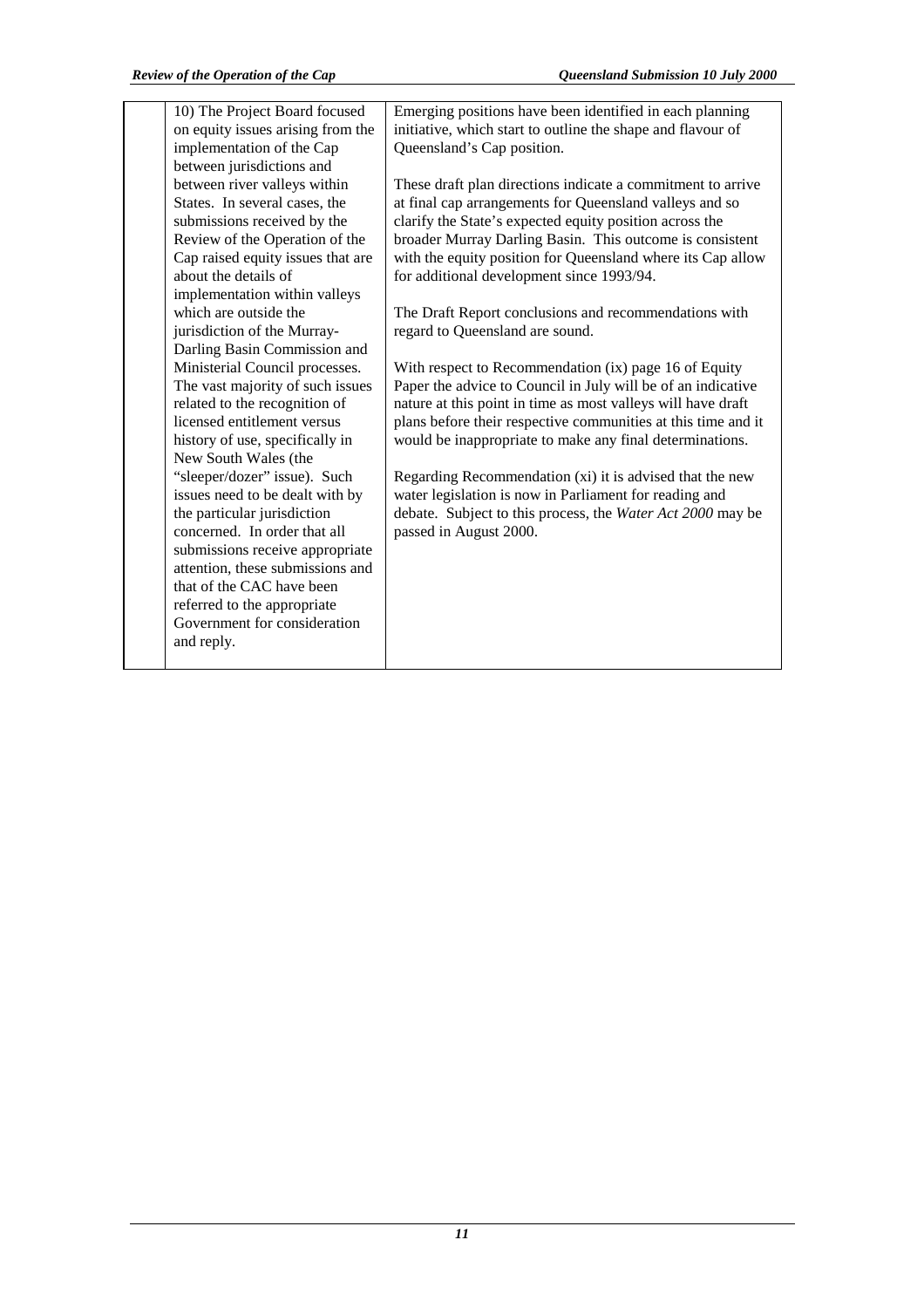| 11) Other comments                                                                                                                                                                                       | The following table summarises the various scenarios<br>currently before the various valley committees:                                                                                                                                                                                  |
|----------------------------------------------------------------------------------------------------------------------------------------------------------------------------------------------------------|------------------------------------------------------------------------------------------------------------------------------------------------------------------------------------------------------------------------------------------------------------------------------------------|
| Condamine-Balonne:<br>$A -$ Adopt planned development<br>limits no lower than mid 1999<br>level of development                                                                                           | This scenario would effectively set a basin wide cap on long<br>term average diversions based on the mid 1999 level of<br>development                                                                                                                                                    |
| B - Improve planned<br>development limits towards the<br>environmental flow limits,<br>particularly at the downstream<br>end of the system.                                                              | This scenario is based on reductions in the current levels of<br>long-term annual and monthly reliabilities for water project<br>areas $(2.5\% \text{ to } 5\%)$                                                                                                                         |
| $C$ – Further improve planned<br>development limits towards                                                                                                                                              | In addition reductions are proposed in current levels of long-<br>term average diversion opportunities for 'hectare licences'<br>and 'waterharvesting'<br>10% upstream of Beardmore Dam<br>15% downstream of Beardmore Dam<br>This scenario suggests similar reductions to water project |
| levels associated with 1997<br>levels of development.                                                                                                                                                    | areas as in Scenario B and reductions for 'hectare' and<br>'waterharvesting' licences of<br>10% upstream of Beardmore Dam<br>27% downstream of Beardmore Dam                                                                                                                             |
| Border<br>No further growth in water use<br>that leads to deterioration of<br>end-of-system flows                                                                                                        | This agreed position suggests a valley wide cap on long-term<br>average diversions based on the mid November 1999 level<br>of development.                                                                                                                                               |
| Moonie<br>A – Provide for some modest<br>increase in licensed extraction<br>(26% over current). This<br>equates to additional mean<br>annual harvested volumes<br>totalling 5290 Megalitres per<br>annum | This scenario results in mean annual flow at the NSW border<br>reducing to about 71% of its natural mean annual flow.<br>Current licensed extractions place the flow reduction at 76%<br>of natural mean annual flow.                                                                    |
| Warrego:<br>Option A no further increase in<br>the level of existing authorised<br>extractions except for town<br>supplies, stock and domestic and<br>small scale industrial use                         | 94% of mean annual flow remains instream.                                                                                                                                                                                                                                                |
| Paroo:<br>Option A no further increase in<br>the level of existing authorised<br>extractions except for town<br>supplies, stock and domestic and<br>small scale industrial use                           | 99.8% of mean annual flow remaining instream                                                                                                                                                                                                                                             |
| Nebine:<br>Small increase in level of<br>extraction for purposes other<br>than town supplies, stock and<br>domestic and small-scale<br>industrial use.                                                   |                                                                                                                                                                                                                                                                                          |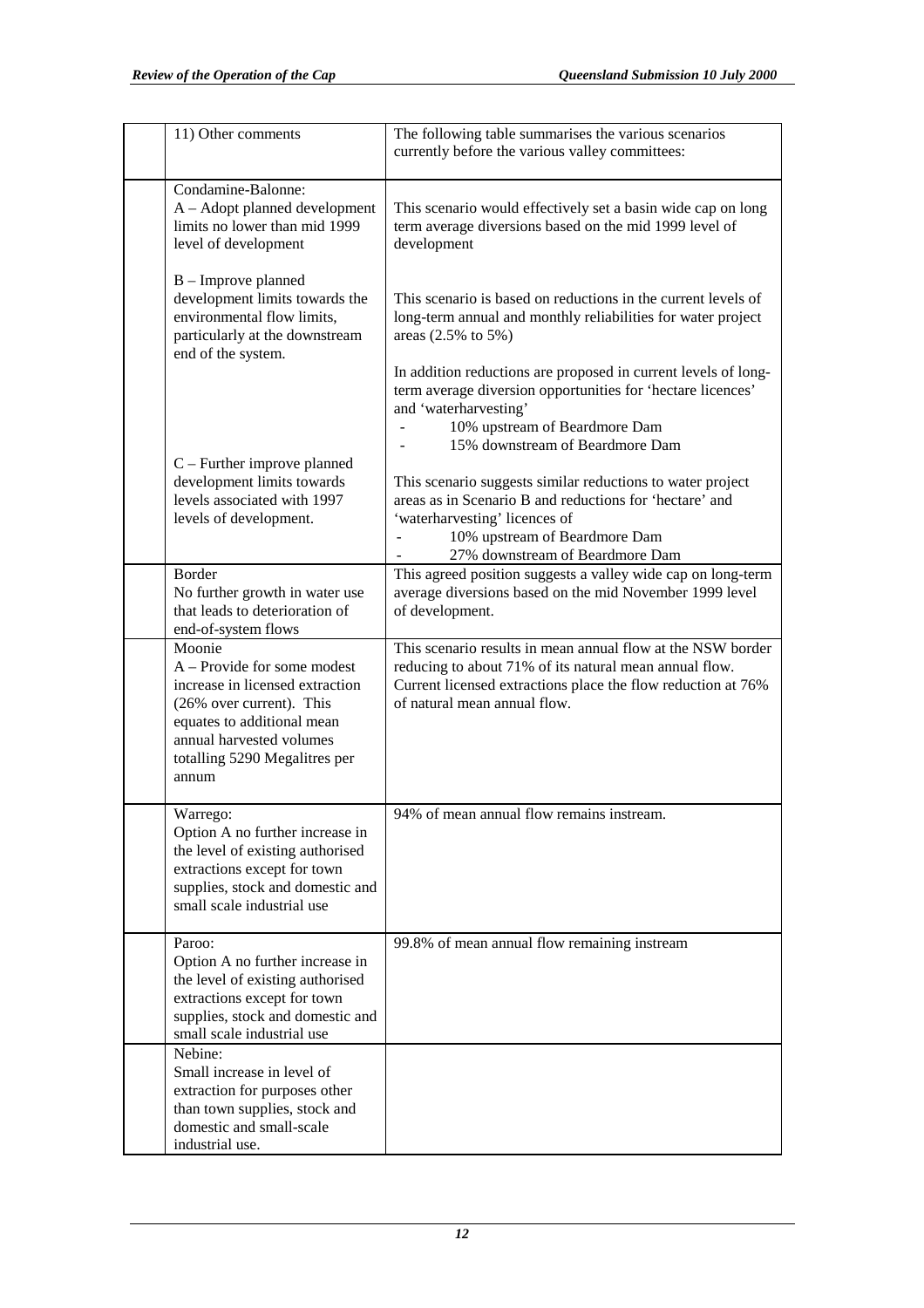|                                                                                                                                                                                      | Cap Project Board Position                                                                                                                                                                                                                                                                                                                        |                                                                                                                                                                                                                                                                                                                                                                                                                |
|--------------------------------------------------------------------------------------------------------------------------------------------------------------------------------------|---------------------------------------------------------------------------------------------------------------------------------------------------------------------------------------------------------------------------------------------------------------------------------------------------------------------------------------------------|----------------------------------------------------------------------------------------------------------------------------------------------------------------------------------------------------------------------------------------------------------------------------------------------------------------------------------------------------------------------------------------------------------------|
|                                                                                                                                                                                      |                                                                                                                                                                                                                                                                                                                                                   | <b>Comment</b>                                                                                                                                                                                                                                                                                                                                                                                                 |
| 1<br>m<br>p<br>1<br>e<br>$\mathbf{m}$<br>e<br>$\mathbf n$<br>t<br>a<br>t<br>i<br>$\bf{0}$<br>n<br>a<br>n<br>d<br>C<br>$\bf o$<br>m<br>p<br>1<br>i<br>a<br>$\mathbf n$<br>$\mathbf c$ | 12) The work of the<br>Independent Audit Group (IAG)<br>on the ongoing implementation<br>of the Cap and compliance of<br>actual diversions with Cap target<br>diversions has provided a clear<br>direction for the finalisation of<br>the implementation phase of the<br>Cap. The Project Board<br>generally supports the IAG<br>recommendations. | In this section the<br>Draft Report correctly reaffirms<br>Queensland's ability develop Cap arrangements upon<br>completion of its WAMP and WMP water planning<br>processes. Hence at this point in time it is not possible to<br>make any specific findings with respect to performance and<br>compliance against existing Cap type benchmark.                                                                |
| e                                                                                                                                                                                    | 13) Significantly, effective<br>compliance tools (computer<br>simulation models used to<br>determine Cap target diversions)<br>have not yet been developed and<br>the Project Board recommends<br>that a high priority be given to<br>the finalisation of these models.                                                                           | The models for the Border Rivers and Condamine-Balonne<br>(which cover 95 % of diversions) and for the Moonie are the<br>most advanced for use as compliance simulation tools.<br>Modelling of the other valleys (Warrego, Paroo, Nebine) are<br>not to a highly robust standard and development in these<br>areas is at a level where it is questionable whether there is a<br>need for a high quality model. |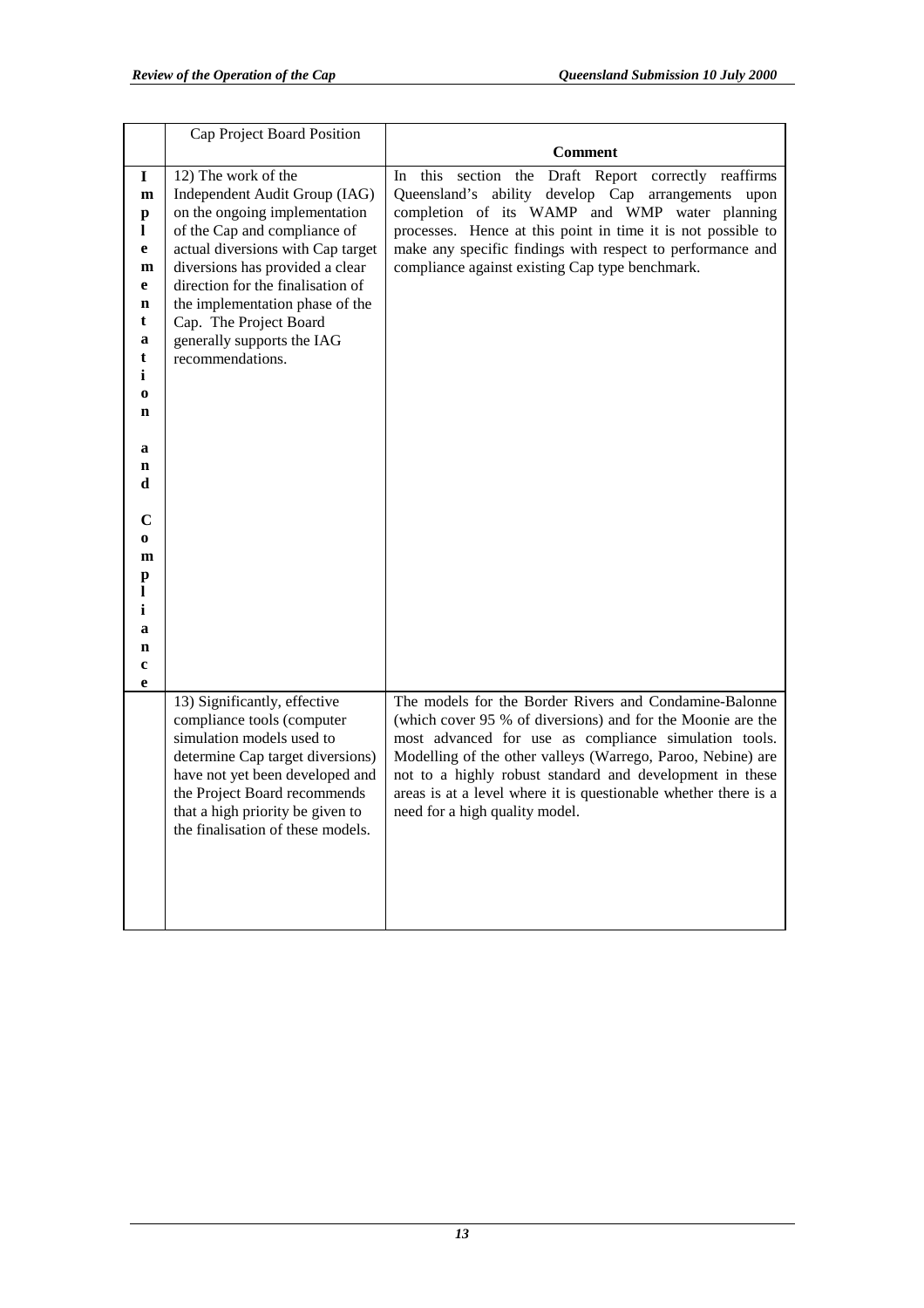| 14) The Review has found that<br>Victoria and South Australia<br>have complied with the Cap,<br>while Queensland and ACT are<br>yet to complete the<br>establishment of their respective<br>Caps. Nevertheless, it is<br>apparent that in Queensland<br>there has been significant<br>growth in storage which will<br>impact on the water available<br>for alternative consumptive and<br>environmental uses. In New<br>South Wales, the Cap has been<br>breached in the Barwon-Darling<br>system, with other valleys being<br>within Cap limits. | With the completion of the WAMP and WMP process,<br>Queensland will be in a position to agree to a Cap and to<br>develop appropriate modeling and monitoring arrangements<br>against which Cap compliance can be measured.<br>Increases in diversions associated with private storage<br>development forms part of Queensland's equity position<br>where it has previously been<br>acknowledged<br>that<br>Queensland's Cap position need not be tied to 1993/94<br>development levels.                                                                                                                                                                                |
|---------------------------------------------------------------------------------------------------------------------------------------------------------------------------------------------------------------------------------------------------------------------------------------------------------------------------------------------------------------------------------------------------------------------------------------------------------------------------------------------------------------------------------------------------|------------------------------------------------------------------------------------------------------------------------------------------------------------------------------------------------------------------------------------------------------------------------------------------------------------------------------------------------------------------------------------------------------------------------------------------------------------------------------------------------------------------------------------------------------------------------------------------------------------------------------------------------------------------------|
| 15) Recommendations of IAG                                                                                                                                                                                                                                                                                                                                                                                                                                                                                                                        | The following table provides commentary on the various<br>implementation and compliance recommendations relevant to<br>Oueensland:                                                                                                                                                                                                                                                                                                                                                                                                                                                                                                                                     |
| the Commission's office<br>i)<br>give consideration to the<br>preparation of a register of<br>Cap definitions as agreed by<br>the partner governments as<br>they finalise their<br>monitoring and compliance<br>programs;                                                                                                                                                                                                                                                                                                                         | Supported. This register is near completion with a draft in<br>circulation and Queensland's definitions submitted to the<br>final register.                                                                                                                                                                                                                                                                                                                                                                                                                                                                                                                            |
| ii) within the spirit of the Cap,<br>jurisdictions should be<br>encouraged to consider<br>groundwater usage and<br>allocation rules on an<br>integrated basis with surface<br>water diversions;                                                                                                                                                                                                                                                                                                                                                   | Supported. It is only in the Condamine Balonne valley and<br>to a lesser extent in the Border Rivers that there is a<br>significant groundwater resource. Provision exists within the<br>WAMP planning framework for groundwater to be included<br>in the overall water resource planning equation. It is pointed<br>out that many groundwater systems in Queensland Murray<br>Darling Valleys are closed to new allocation and indeed in<br>the most extensively developed area (Condamine<br>Groundwater Management Area in the Upper Condamine)<br>announced allocation practices are in place to move<br>extractions more towards the sustainable yield estimates. |
| iii) jurisdictions should be<br>asked to advise on likely<br>implications of groundwater<br>usage on the integrity of the<br>Cap and downstream river<br>health;                                                                                                                                                                                                                                                                                                                                                                                  | Supported. This analysis will form part of evaluating any<br>basis to add a groundwater management module to the<br>WAMP's and WMP's currently being developed.                                                                                                                                                                                                                                                                                                                                                                                                                                                                                                        |
| iv) MDBC note the substantial<br>growth in storages and by<br>implication diversions in<br>Queensland;                                                                                                                                                                                                                                                                                                                                                                                                                                            | Increase in diversions associated with private storage<br>development (largely in the Condamine-Balonne catchment)<br>forms part of Queensland equity position where it has<br>previously been acknowledged that Queensland's Cap<br>position need not be tied to 1993/94 development levels.<br>Nevertheless, the growth is of concern and will be addressed<br>in the WAMP process.                                                                                                                                                                                                                                                                                  |
| v) Each jurisdiction puts in<br>place an appropriate quality<br>management system for the<br>management of metering,<br>monitoring and reporting<br>data;                                                                                                                                                                                                                                                                                                                                                                                         | Supported. The current monitoring and reporting system is<br>undergoing review and redevelopment into a quality system.<br>In addition WAMP and WMP implementation is suggesting<br>more comprehensive metering. This will assist in improving<br>the quality of the Queensland diversion estimates.                                                                                                                                                                                                                                                                                                                                                                   |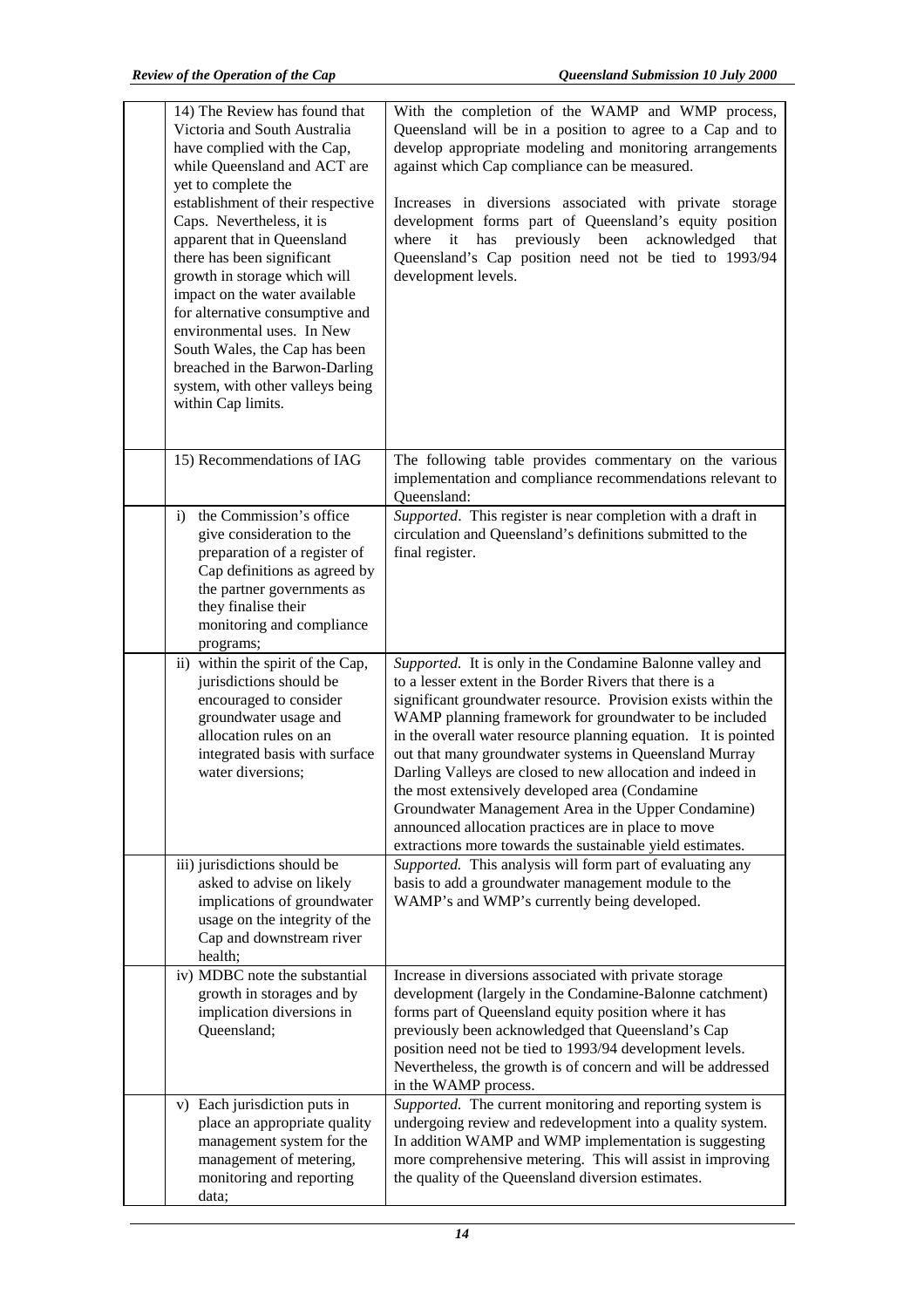| vi) The States and ACT through<br>the MDBC establish a set of<br>trading rules to enable free<br>trade within and between<br>valleys, within and between<br>States (and the ACT); | Supported. An important and needed outcome of the Flow<br>Management Planning (FMP) exercise along the Border will<br>be the subsequent development of more liberal interstate<br>trading arrangements. The scope for and practicality of<br>trading in other valleys is limited.                                                                                                                                                                                                                                                                                                                                                                                                                                                                                                                                                                                                                                                                                                                                                                                                                                                                                                                                                                                                                                                                                                                                                                                                                                                                                                                                                                                                                                                                                                                                                                                                                                                                                                                                                                                                                                                                                                                                                                                                                   |
|-----------------------------------------------------------------------------------------------------------------------------------------------------------------------------------|-----------------------------------------------------------------------------------------------------------------------------------------------------------------------------------------------------------------------------------------------------------------------------------------------------------------------------------------------------------------------------------------------------------------------------------------------------------------------------------------------------------------------------------------------------------------------------------------------------------------------------------------------------------------------------------------------------------------------------------------------------------------------------------------------------------------------------------------------------------------------------------------------------------------------------------------------------------------------------------------------------------------------------------------------------------------------------------------------------------------------------------------------------------------------------------------------------------------------------------------------------------------------------------------------------------------------------------------------------------------------------------------------------------------------------------------------------------------------------------------------------------------------------------------------------------------------------------------------------------------------------------------------------------------------------------------------------------------------------------------------------------------------------------------------------------------------------------------------------------------------------------------------------------------------------------------------------------------------------------------------------------------------------------------------------------------------------------------------------------------------------------------------------------------------------------------------------------------------------------------------------------------------------------------------------|
| vii)Models for the major valleys<br>be completed and forwarded<br>to the MDBC for assessment<br>and endorsement in time for                                                       | The models for the Border, Condamine-Balonne and Moonie<br>are only offered at this stage. (This is where over 95% of<br>diversion occurs) Modelling for the other valleys viz<br>Warrego, Paroo, Nebine is not to a highly robust standard                                                                                                                                                                                                                                                                                                                                                                                                                                                                                                                                                                                                                                                                                                                                                                                                                                                                                                                                                                                                                                                                                                                                                                                                                                                                                                                                                                                                                                                                                                                                                                                                                                                                                                                                                                                                                                                                                                                                                                                                                                                         |
| the finalisation of Schedule<br>F in September 2000;                                                                                                                              | plus development is at a level where the need for high quality<br>models is questioned at this stage.                                                                                                                                                                                                                                                                                                                                                                                                                                                                                                                                                                                                                                                                                                                                                                                                                                                                                                                                                                                                                                                                                                                                                                                                                                                                                                                                                                                                                                                                                                                                                                                                                                                                                                                                                                                                                                                                                                                                                                                                                                                                                                                                                                                               |
| viii) The definition of the Cap be<br>modified to delete reference<br>to "in unregulated rivers this<br>Cap may be expressed as an<br>end-of valley flow regime";                 | Not Supported. At this point in time with water resource<br>plans yet to be finalised for Queensland valleys it is preferred<br>that the end-of-valley flow regime reference remain.                                                                                                                                                                                                                                                                                                                                                                                                                                                                                                                                                                                                                                                                                                                                                                                                                                                                                                                                                                                                                                                                                                                                                                                                                                                                                                                                                                                                                                                                                                                                                                                                                                                                                                                                                                                                                                                                                                                                                                                                                                                                                                                |
| ix) Schedule F be modified to<br>delete the end-of-valley flow<br>option;                                                                                                         | Not Supported.                                                                                                                                                                                                                                                                                                                                                                                                                                                                                                                                                                                                                                                                                                                                                                                                                                                                                                                                                                                                                                                                                                                                                                                                                                                                                                                                                                                                                                                                                                                                                                                                                                                                                                                                                                                                                                                                                                                                                                                                                                                                                                                                                                                                                                                                                      |
| x) Schedule F<br>Clause 17<br><b>Suggested Modifications</b>                                                                                                                      | Not Supported if "ensuring that cumulative diversions are<br>brought back into balance with the cap" means paying back<br>cumulative overtake from the years preceding when a valley<br>is declared to be in breach of the Cap. QLD could support<br>the proposal on the understanding that this means a State is<br>required to take action to ensure that long-term average<br>diversions are brought back into balance with the Cap, and<br>would be worded as "cumulative diversions (or cumulative<br>end-of-valley flows) or equal to the cumulative cap target (or<br>cumulative end-of-valley flow targets) from the time when<br>Commission declares a valley to be in breach of the Cap".<br>An important measure of performance relates to the river<br>manager putting into place improved operating rules that<br>deliver Cap outcomes.<br>The objectives of the "make good" or "pay back" provisions<br>of Schedule F need to be made clear. It should be seen<br>essentially as a compliance tool that seeks to result in a clear<br>commitment and confidence in the Cap arrangements being<br>applied by the States and to ensure some measure of equity in<br>terms of the economic wealth share from the capped<br>resource. The "make good" or "pay back" provisions have<br>little to do with an ecological outcome, particularly for the<br>highly variable unregulated river systems in QLD, where<br>there is no large headwater storage to adjust and redistribute<br>the available water resource. In highly variable and<br>unregulated river, diversions are largely directly proportional<br>to streamflow frequency and size.<br>Whilst it is unreasonable to expect the "make good"<br>provisions to apply to diversions occurring say 5 to 10 years<br>previously, it is appropriate to apply a "make good"<br>provision from the date when the particular valley is declared<br>in breach of Cap. The period over which the "make good"<br>could occur will depend on the occurrence of streamflows but<br>would result in an actual reduction in the allowable<br>diversions until the "make good" requirement has been<br>satisfied. The period will vary accordingly e.g. it may take 3<br>to 5 years if no large streamflows occur for that period of<br>time. |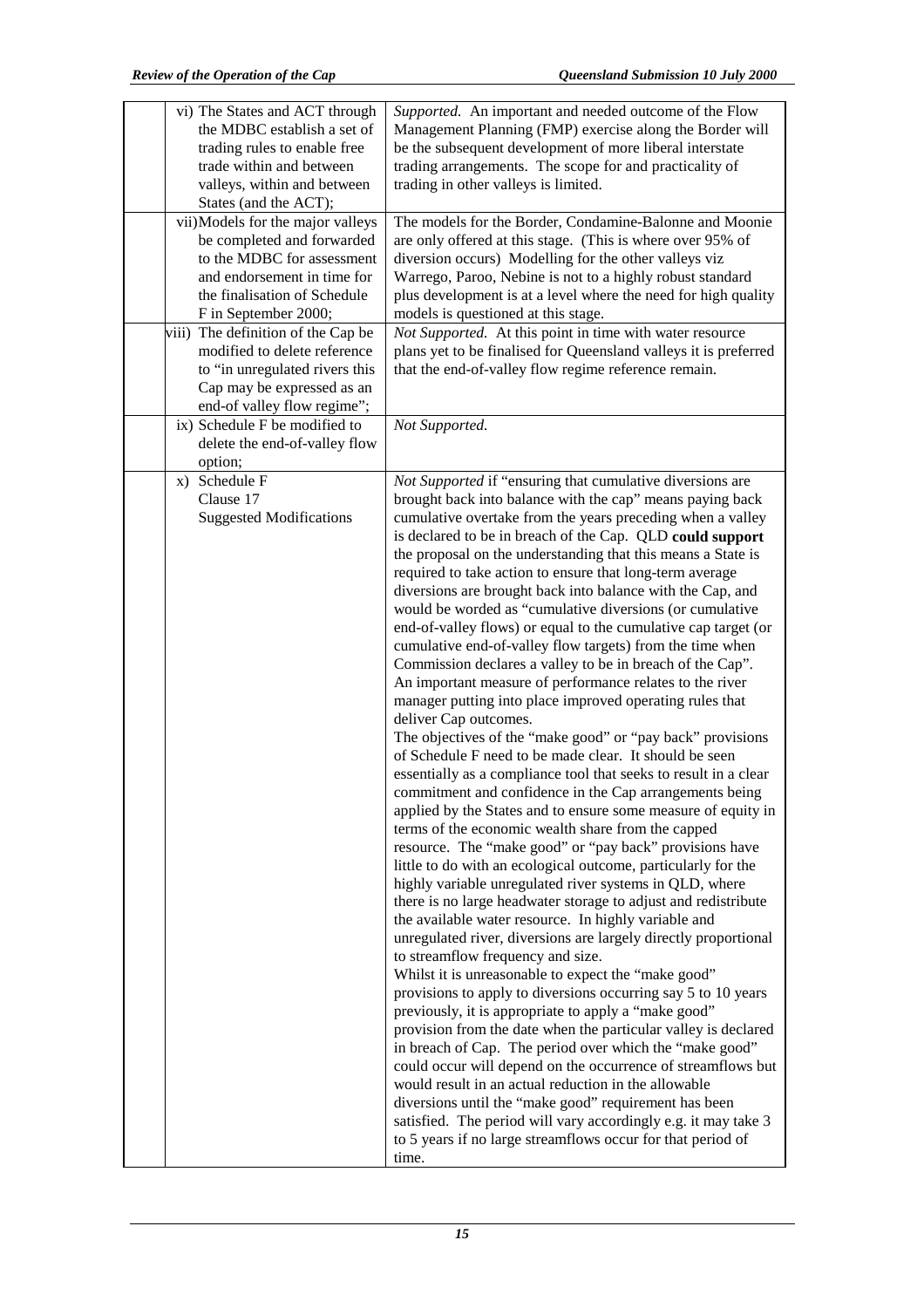|                                                 | $xi$ ) Clause 11(8) (a) in Schedule<br>F be modified to read<br>"include information about<br>every water year concluding<br>after 1 November 2000".                                                                                                                                                                                                                                    | Not Supported at this stage. With draft management<br>directions before Queensland valley communities in 2000/01<br>finalisation and sign off in the two major diversions valleys<br>i.e. Border and during Condamine Balonne occurring that<br>water year there will be no clear Cap position available at<br>2000/01 year start. It would be more appropriate to have the<br>Queensland compliance regime kick off in 2001/02 when<br>there will be prior knowledge of the Cap regime to be judged<br>against and the Queensland Cap performance measures have                                                                                                                                                                                                                                                                                                                                                                                                                                                                                                                                                                                                                                                                                                                                                                                                                                                               |
|-------------------------------------------------|-----------------------------------------------------------------------------------------------------------------------------------------------------------------------------------------------------------------------------------------------------------------------------------------------------------------------------------------------------------------------------------------|--------------------------------------------------------------------------------------------------------------------------------------------------------------------------------------------------------------------------------------------------------------------------------------------------------------------------------------------------------------------------------------------------------------------------------------------------------------------------------------------------------------------------------------------------------------------------------------------------------------------------------------------------------------------------------------------------------------------------------------------------------------------------------------------------------------------------------------------------------------------------------------------------------------------------------------------------------------------------------------------------------------------------------------------------------------------------------------------------------------------------------------------------------------------------------------------------------------------------------------------------------------------------------------------------------------------------------------------------------------------------------------------------------------------------------|
| $\bf S$<br>c<br>h<br>e<br>d<br>u<br>1<br>e<br>F | 16) The most important<br>challenge in Cap<br>implementation is to finalise the<br>arrangements under "Schedule F<br>$-$ Cap on Diversions" to the<br>Murray-Darling Basin<br>Agreement. This schedule is the<br>primary tool for defining Cap<br>arrangements especially those<br>concerned with assessing<br>compliance and its<br>consequences.                                      | been more clearly specified.<br>Until the WAMP and WMP processes are complete,<br>Queensland cannot sign-off on a permanent Schedule F. The<br>Cap is not able to protect river health by itself.<br>The<br>Environmental Flow Objectives and the Water Entitlement<br>Security Objectives work together in a WAMP to ensure<br>security for water users and provisions for the environment<br>that when combined will directly influence the end-of-valley<br>flow regime.<br>Including water use from farm dams and overland flow and<br>floodplain diversions in the Cap is not fully supported at this<br>These forms of use are diffusely spread across<br>stage.<br>Queensland valleys and the extent of knowledge and<br>quantification of these features is not high. Investments<br>needed to accurately measure and report these uses would be<br>significant. Rather than attempt to assess and monitor all use<br>across the Basin it is suggested that a more pragmatic where<br>it is significant approach be adopted. For example in<br>Queensland the focus at this point in time is for developing<br>greater understanding of the floodplain and overland flow<br>diversion situation along the Upper Condamine floodplain<br>and in the Lower Balonne System.<br>In these more<br>concentrated areas of development metering to better<br>quantify use could be a feature of a specific management<br>plan. |
|                                                 | 17) With the intent of improving<br>the operation of the Cap through<br>the development of fair and<br>meaningful compliance<br>arrangements, the Project Board<br>invites comments on the<br>following modifications to<br>Schedule F which have been<br>recommended by the IAG:<br>Removal of references to<br>$\bullet$<br>end-of-valley flows as a<br>method for Cap<br>compliance. | The suggestion that Schedule F be modified to delete the<br>end-of-valley flow option is not supported. At this point in<br>time with water resource plans yet to be finalised for<br>Queensland valleys it is preferred that the end-of-valley flow<br>regime reference remain.                                                                                                                                                                                                                                                                                                                                                                                                                                                                                                                                                                                                                                                                                                                                                                                                                                                                                                                                                                                                                                                                                                                                               |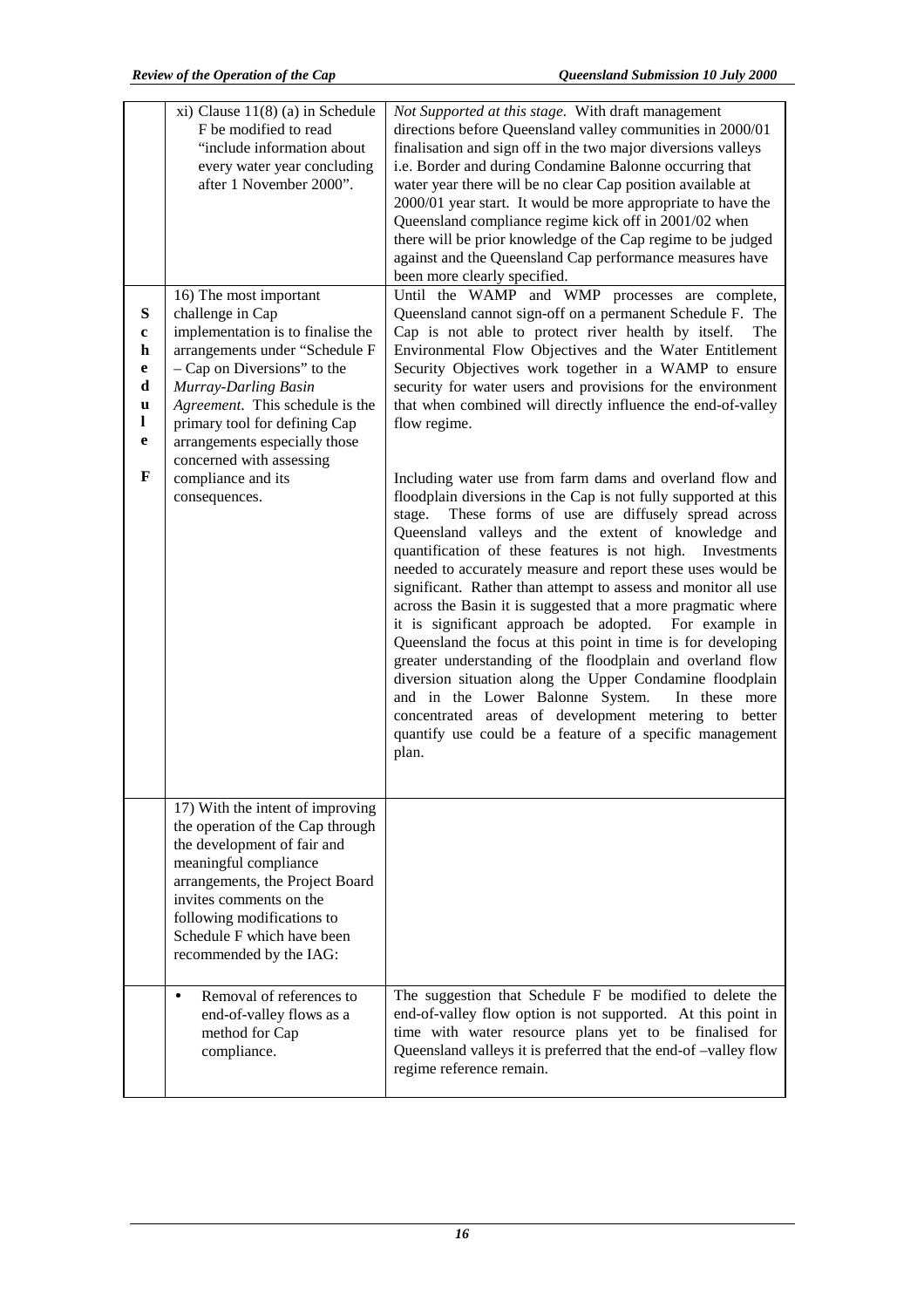|           | Arrangements for remedial<br>actions in the case of Cap<br>exceedance. The<br>recommendation of the IAG<br>is that States be required "to<br>ensure that cumulative<br>diversions are brought back<br>into balance with the cap". | Clause 17 Suggested Modifications is not supported. If<br>"ensuring that cumulative diversions are brought back into<br>balance with the cap" means paying back cumulative<br>overtake from the years preceding when a valley is declared<br>to be in breach of the Cap. QLD could support the proposal<br>on the understanding that this means a State is required to<br>take action to ensure that long-term average diversions are<br>brought back into balance with the Cap, and would be<br>worded as "cumulative diversions (or cumulative end-of-<br>valley flows) or equal to the cumulative cap target (or<br>cumulative end-of-valley flow targets) from the time when<br>Commission declares a valley to be in breach of the Cap".<br>An important measure of performance relates to the river<br>manager putting into place improved operating rules that<br>deliver Cap outcomes.<br>The objectives of the "make good" or "pay back" provisions<br>of Schedule F need to be made clear. It should be seen<br>essentially as a compliance tool that seeks to result in a clear<br>commitment and confidence in the Cap arrangements being<br>applied by the States and to ensure some measure of equity in<br>terms of the economic wealth share from the capped<br>resource. The "make good" or "pay back" provisions have<br>little to do with an ecological outcome, particularly for the<br>highly variable unregulated river systems in QLD, where<br>there is no large headwater storage to adjust and redistribute<br>the available water resource. In highly variable and<br>unregulated river, diversions are largely directly proportional<br>to streamflow frequency and size.<br>Whilst it is unreasonable to expect the "make good"<br>provisions to apply to diversions occurring say 5 to 10 years<br>previously, it is appropriate to apply a "make good"<br>provision from the date when the particular valley is declared<br>in breach of Cap. The period over which the "make good"<br>could occur will depend on the occurrence of streamflows but<br>would result in an actual reduction in the allowable<br>diversions until the "make good" requirement has been<br>satisfied. The period will vary accordingly e.g. it may take 3<br>to 5 years if no large streamflows occur for that period of<br>time. |
|-----------|-----------------------------------------------------------------------------------------------------------------------------------------------------------------------------------------------------------------------------------|-----------------------------------------------------------------------------------------------------------------------------------------------------------------------------------------------------------------------------------------------------------------------------------------------------------------------------------------------------------------------------------------------------------------------------------------------------------------------------------------------------------------------------------------------------------------------------------------------------------------------------------------------------------------------------------------------------------------------------------------------------------------------------------------------------------------------------------------------------------------------------------------------------------------------------------------------------------------------------------------------------------------------------------------------------------------------------------------------------------------------------------------------------------------------------------------------------------------------------------------------------------------------------------------------------------------------------------------------------------------------------------------------------------------------------------------------------------------------------------------------------------------------------------------------------------------------------------------------------------------------------------------------------------------------------------------------------------------------------------------------------------------------------------------------------------------------------------------------------------------------------------------------------------------------------------------------------------------------------------------------------------------------------------------------------------------------------------------------------------------------------------------------------------------------------------------------------------------------------------------------------------------------------------------------------------------------------------------------|
| $\bullet$ | re-setting the<br>commencement date for<br>accounting for diversions<br>under the Cap to start with<br>the 2000/01 water year.                                                                                                    | It would be more appropriate to have the Queensland<br>compliance regime kick off in 2001/0 when there will be<br>prior knowledge of the Cap regime to be judged against.<br>With draft management directions before Queensland valley<br>communities in 2000/01 finalisation and sign off in the two<br>major diversions valleys i.e. Border and during Condamine<br>Balonne occurring that water year there will be no clear Cap<br>position available at year start.                                                                                                                                                                                                                                                                                                                                                                                                                                                                                                                                                                                                                                                                                                                                                                                                                                                                                                                                                                                                                                                                                                                                                                                                                                                                                                                                                                                                                                                                                                                                                                                                                                                                                                                                                                                                                                                                       |